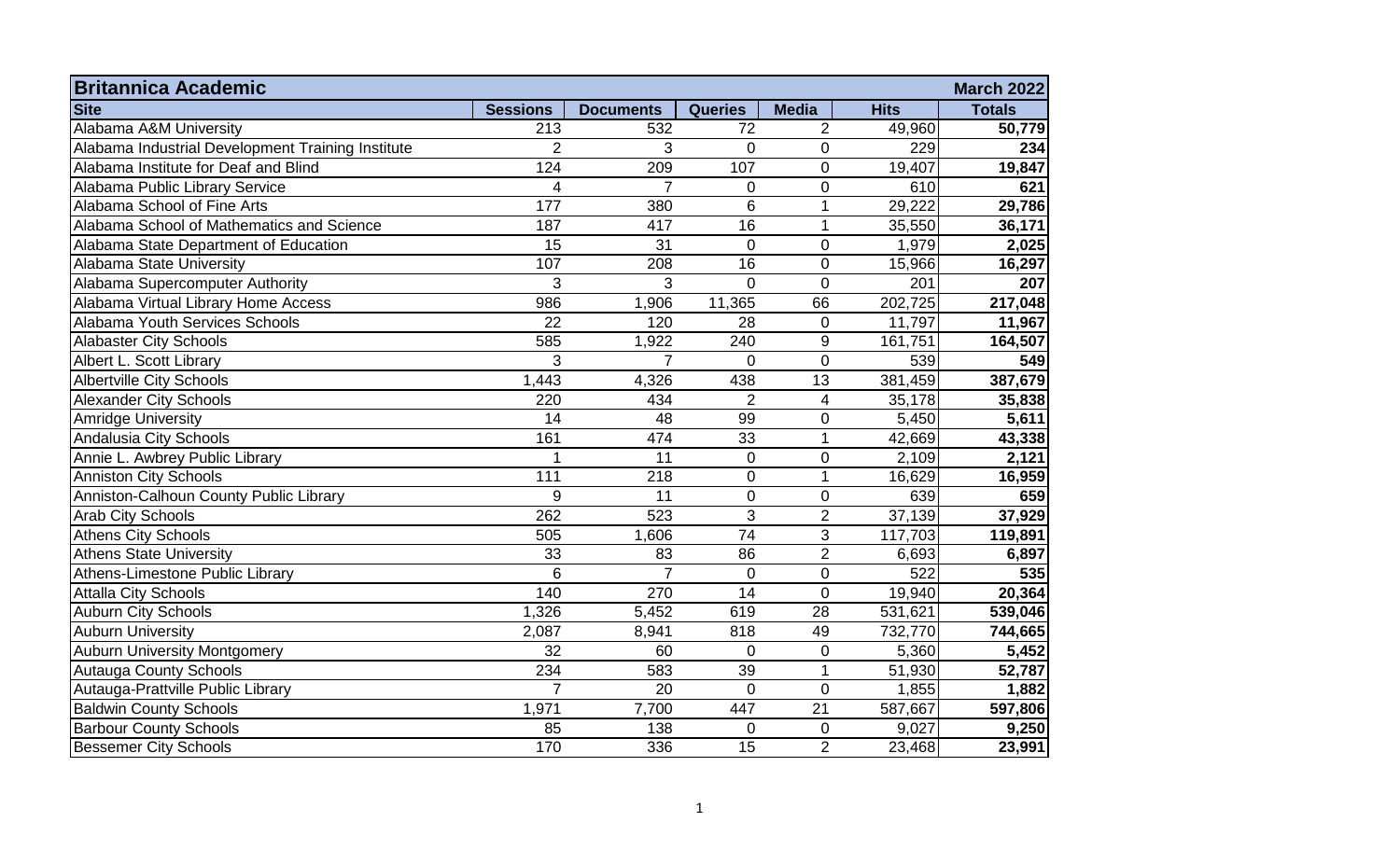| <b>Site</b>                              | <b>Sessions</b> | <b>Documents</b>         | <b>Queries</b>   | <b>Media</b>             | <b>Hits</b> | <b>Totals</b> |
|------------------------------------------|-----------------|--------------------------|------------------|--------------------------|-------------|---------------|
| <b>Bevill State Community College</b>    | 84              | 172                      | 145              | 4                        | 14,611      | 15,016        |
| <b>Bibb County Schools</b>               | 236             | 566                      | 356              | 3                        | 42,725      | 43,886        |
| <b>Birmingham City Schools</b>           | 870             | 2,464                    | 49               | $\overline{\mathbf{4}}$  | 178,474     | 181,861       |
| <b>Birmingham Public Library</b>         | 100             | 228                      | 213              | 3                        | 20,864      | 21,408        |
| Birmingham Southern College              | 29              | 49                       | 61               | $\overline{\mathcal{A}}$ | 3,585       | 3,728         |
| <b>Bishop State Community College</b>    | 44              | 93                       | $\mathbf 0$      | $\mathbf{1}$             | 7,061       | 7,199         |
| <b>Blount County Schools</b>             | 139             | 371                      | 23               | $\overline{2}$           | 34,886      | 35,421        |
| <b>Boaz City Schools</b>                 | 139             | 304                      | $\overline{12}$  | $\overline{2}$           | 23,477      | 23,934        |
| <b>Brewton City Schools</b>              | 206             | 464                      | 26               | $\overline{0}$           | 39,355      | 40,051        |
| <b>Bullock County Schools</b>            | 75              | 108                      |                  | $\mathbf 0$              | 6,773       | 6,957         |
| <b>Butler County Schools</b>             | 416             | 1,059                    | 18               | 1                        | 91,638      | 93,132        |
| Calhoun Community College                | 182             | 381                      | 1,388            | 5                        | 45,615      | 47,571        |
| <b>Calhoun County Schools</b>            | 985             | 3,349                    | 114              | 13                       | 304,231     | 308,692       |
| Central Alabama Community College        | 14              | 17                       | 57               | $\pmb{0}$                | 1,251       | 1,339         |
| <b>Chambers County Library</b>           | 1               | 1                        | $\pmb{0}$        | $\pmb{0}$                | 70          | 72            |
| <b>Chambers County Schools</b>           | 218             | 523                      | $9\,$            | $\pmb{0}$                | 37,489      | 38,239        |
| Chattahoochee Valley Community College   | 73              | 188                      | 17               | $\mathbf 0$              | 18,970      | 19,248        |
| Chelsea Public Library                   | 3               | 5                        | $\mathbf 0$      | $\mathbf 0$              | 292         | 300           |
| <b>Cherokee County Schools</b>           | 418             | 1,120                    | $\overline{21}$  | $\overline{2}$           | 86,323      | 87,884        |
| <b>Cherokee Public Library</b>           | 5               | 6                        | $\mathbf 0$      | $\overline{0}$           | 355         | 366           |
| <b>Chickasaw City Schools</b>            | 56              | 94                       | $\overline{0}$   | $\overline{0}$           | 6,591       | 6,741         |
| <b>Chilton County Schools</b>            | 570             | 2,183                    | 136              | $\overline{7}$           | 182,935     | 185,831       |
| <b>Choctaw County Schools</b>            | 62              | 96                       | $\overline{0}$   | $\overline{0}$           | 6,385       | 6,543         |
| <b>Clarke County Schools</b>             | 199             | 644                      | $\overline{16}$  | $\overline{2}$           | 56,221      | 57,082        |
| <b>Cleburne County Schools</b>           | 487             | 1,636                    | $\overline{32}$  | $\overline{3}$           | 139,800     | 141,958       |
| <b>Coastal Alabama Community College</b> | 1               |                          | $\mathbf 0$      | $\overline{0}$           | 91          | 93            |
| <b>Coffee County Schools</b>             | 175             | 369                      | 15               | $\overline{2}$           | 29,923      | 30,484        |
| <b>Colbert County Schools</b>            | 455             | 937                      | 92               | $\overline{7}$           | 67,418      | 68,909        |
| Concordia College                        | 24              | 39                       | $\boldsymbol{9}$ | $\pmb{0}$                | 2,977       | 3,049         |
| <b>Conecuh County Schools</b>            | 211             | 455                      | $\overline{7}$   | 3                        | 29,699      | 30,375        |
| <b>Coosa County Schools</b>              | 57              | 86                       | $\overline{2}$   | $\pmb{0}$                | 5,240       | 5,385         |
| <b>Covington County Schools</b>          | 315             | 982                      | 47               | 9                        | 96,507      | 97,860        |
| <b>Crenshaw County Schools</b>           | 214             | 534                      | $\overline{7}$   | $\mathbf 0$              | 40,815      | 41,570        |
| <b>Cullman City Schools</b>              | 3               | $\overline{\mathbf{4}}$  | $\mathbf 0$      | $\mathbf 0$              | 256         | 263           |
| <b>Cullman County Public Library</b>     | $\overline{2}$  | $\overline{\mathcal{A}}$ | $\mathbf 0$      | $\mathbf 0$              | 263         | 269           |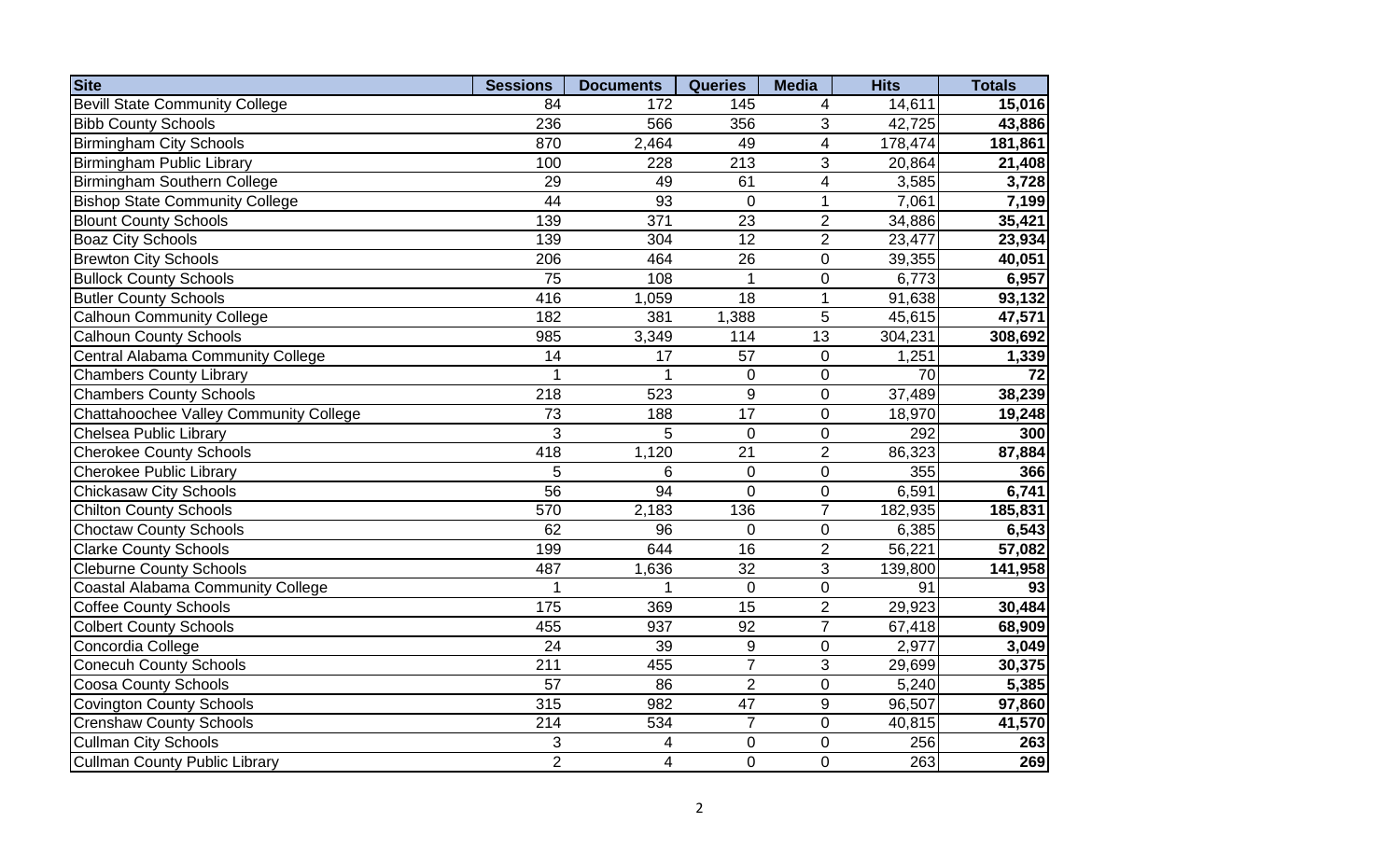| <b>Site</b>                               | <b>Sessions</b> | <b>Documents</b> | <b>Queries</b>           | <b>Media</b>   | <b>Hits</b> | <b>Totals</b>   |
|-------------------------------------------|-----------------|------------------|--------------------------|----------------|-------------|-----------------|
| <b>Cullman County Schools</b>             | 923             | 3,423            | 591                      | 6              | 290,675     | 295,618         |
| <b>Dale County Schools</b>                | 449             | 1,105            | 66                       | $\overline{2}$ | 83,321      | 84,943          |
| <b>Daleville City Schools</b>             | 59              | 127              | $\mathbf{0}$             | $\overline{0}$ | 9,467       | 9,653           |
| <b>Dallas County Schools</b>              | 320             | 786              | $\overline{7}$           | $\overline{2}$ | 58,781      | 59,896          |
| Daphne Public Library                     | $\overline{7}$  | 13               | $\overline{0}$           | $\overline{0}$ | 812         | 832             |
| Dauphin Island Sea Lab                    | 11              | 24               | $\mathbf 0$              | $\mathbf 0$    | 2,369       | 2,404           |
| <b>Decatur Public Library</b>             | 8               | 15               | $\overline{11}$          | $6\phantom{1}$ | 1,448       | 1,488           |
| <b>DeKalb County Schools</b>              | 424             | 1,204            | 22                       | $\overline{2}$ | 98,327      | 99,979          |
| <b>Demopolis City Schools</b>             | 241             | 524              | $\overline{2}$           | 3              | 57,664      | 58,434          |
| Demopolis Public Library                  | $\overline{2}$  | $\overline{2}$   | $\mathbf 0$              | $\pmb{0}$      | 138         | 142             |
| Dothan City Schools                       | 479             | 1,620            | 33                       | $\overline{1}$ | 124,670     | 126,803         |
| Dothan-Houston County Library System      | 4               | 5                | $\pmb{0}$                | $\pmb{0}$      | 332         | 341             |
| <b>Elba City Schools</b>                  | 38              | 88               | 3                        | $\mathbf 0$    | 7,226       | 7,355           |
| <b>Enterprise City Schools</b>            | 1,115           | 3,322            | 245                      | 149            | 247,448     | 252,279         |
| <b>Enterprise Ozark Community College</b> | 41              | 100              | 3                        | $\overline{0}$ | 8,913       | 9,057           |
| <b>Enterprise Public Library</b>          | 4               | 4                | $\mathbf 0$              | $\pmb{0}$      | 220         | 228             |
| <b>Escambia County Schools</b>            | 245             | 574              | 8                        | $\mathbf{1}$   | 43,573      | 44,401          |
| Eufaula Carnegie Library                  | $\overline{2}$  | $\overline{3}$   | $\overline{0}$           | $\mathbf 0$    | 185         | 190             |
| Eufaula City Schools                      | 301             | 829              | 15                       | $\overline{7}$ | 75,600      | 76,752          |
| <b>Fairfield City Schools</b>             | 111             | 210              | 5                        | $\mathbf{1}$   | 15,509      | 15,836          |
| <b>Fairhope Public Library</b>            | 9               | 25               | 1                        | $\mathbf 0$    | 2,023       | 2,058           |
| <b>Faulkner University</b>                | 1               | $\overline{2}$   | $6\phantom{1}$           | $\overline{0}$ | 234         | 243             |
| <b>Fayette County Schools</b>             | 196             | 474              | 9                        | $\mathbf{1}$   | 41,943      | 42,623          |
| <b>Florence City Schools</b>              | 326             | 920              | $\overline{51}$          | 5              | 75,580      | 76,882          |
| Florence-Lauderdale Public Library        | $\overline{22}$ | $\overline{47}$  | 8                        | $\overline{0}$ | 4,029       | 4,106           |
| Fort Payne City Schools                   | 262             | 753              | 204                      | $\overline{4}$ | 67,651      | 68,874          |
| <b>Franklin County Schools</b>            | 262             | 903              | 11                       | $\mathbf 0$    | 96,647      | 97,823          |
| <b>Gadsden City Schools</b>               | 589             | 1,479            | 32                       | $\overline{7}$ | 120,558     | 122,665         |
| <b>Gadsden State Community College</b>    | 30              | 62               | 3                        | $\mathbf 0$    | 5,309       | 5,404           |
| <b>Geneva County Schools</b>              | 239             | 527              | $\overline{\mathcal{A}}$ | 5              | 39,646      | 40,421          |
| <b>Greene County Schools</b>              | 41              | 65               | $\mathbf 0$              | 1              | 4,234       | 4,341           |
| <b>Gulf Shores City Schools</b>           | 192             | 476              | 5                        | $\overline{2}$ | 40,853      | 41,528          |
| <b>Guntersville City Schools</b>          | $\overline{7}$  | $\overline{7}$   | $\mathbf 0$              | $\mathbf 0$    | 382         | 396             |
| <b>Guntersville Public Library</b>        | $\mathbf{1}$    | 1                | $\mathbf 0$              | $\mathbf 0$    | 69          | $\overline{71}$ |
| <b>Hale County Schools</b>                | 67              | 118              | 13                       | $\overline{0}$ | 8,516       | 8,714           |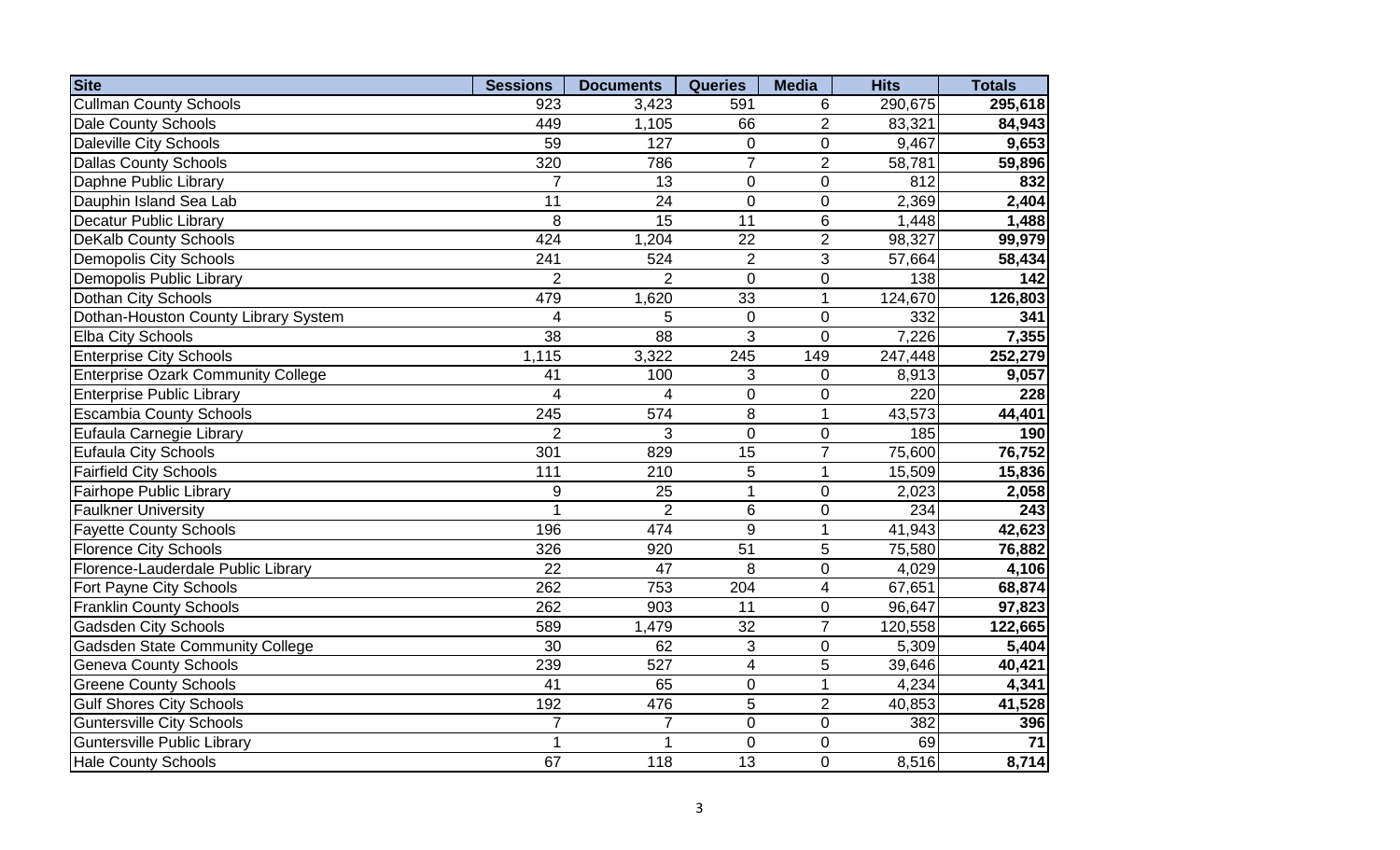| <b>Site</b>                                 | <b>Sessions</b> | <b>Documents</b> | <b>Queries</b>  | <b>Media</b>            | <b>Hits</b> | <b>Totals</b> |
|---------------------------------------------|-----------------|------------------|-----------------|-------------------------|-------------|---------------|
| <b>Haleyville City Schools</b>              | 140             | 297              | 1               | $\Omega$                | 24,296      | 24,734        |
| Harpersville Public Library                 | 1               | 4                | $\overline{0}$  | $\mathbf 0$             | 169         | 174           |
| <b>Hartselle City Schools</b>               | 353             | 853              | 61              | $\overline{2}$          | 65,672      | 66,941        |
| Hayneville-Lowndes County Library           | 1               | $\mathbf 1$      | $\overline{0}$  | $\overline{0}$          | 60          | 62            |
| Helen Keller Public Library                 | 3               | 35               | $\overline{0}$  | $\overline{0}$          | 5,212       | 5,250         |
| <b>Henry County Schools</b>                 | 26              | 67               | 1               | $\overline{0}$          | 6,181       | 6,275         |
| <b>Highlands School</b>                     | 86              | 152              | 1               | $\overline{0}$          | 11,627      | 11,866        |
| <b>Homewood City Schools</b>                | 233             | 595              | 14              | $\overline{2}$          | 42,481      | 43,325        |
| <b>Hoover City Schools</b>                  | 880             | 3,044            | 241             | 9                       | 250,584     | 254,758       |
| <b>Houston County Schools</b>               | 534             | 1,546            | 69              | $\overline{13}$         | 147,430     | 149,592       |
| Huntingdon College                          | 181             | 391              | $\overline{32}$ | $\overline{1}$          | 33,622      | 34,227        |
| Huntsville City Schools                     | 1,030           | 4,441            | 305             | 13                      | 335,381     | 341,170       |
| Huntsville-Madison County Public Library    | 124             | 276              | $\overline{2}$  | $\pmb{0}$               | 26,694      | 27,096        |
| Ingram State Technical College              | $\overline{7}$  | $\overline{9}$   | $\mathbf 0$     | $\boldsymbol{0}$        | 603         | 619           |
| Jacksonville City Schools                   | 151             | 285              | 34              | $\pmb{0}$               | 20,009      | 20,479        |
| Jacksonville Public Library                 | 3               | 10               | $\overline{0}$  | $\boldsymbol{0}$        | 1,373       | 1,386         |
| Jacksonville State University               | 792             | 2,651            | 176             | 5                       | 228,922     | 232,546       |
| Jasper City Schools                         | 327             | 1,002            | 6               | $\overline{\mathbf{4}}$ | 79,695      | 81,034        |
| Jefferson County Library Cooperative        | 122             | 335              | 169             | 8                       | 38,515      | 39,149        |
| Jefferson County Schools                    | 3,220           | 15,687           | 925             | 41                      | 1,233,584   | 1,253,457     |
| Jefferson State Community College           | 88              | 248              | 112             | $\overline{2}$          | 24,581      | 25,031        |
| <b>Lamar County Schools</b>                 | 178             | 361              | $\overline{2}$  | 3                       | 30,274      | 30,818        |
| <b>Lanett City Schools</b>                  | $\overline{91}$ | $\overline{207}$ | $\overline{2}$  | $\overline{2}$          | 21,142      | 21,444        |
| <b>Lauderdale County Schools</b>            | 1,276           | 3,358            | 3,103           | 12                      | 287,920     | 295,669       |
| <b>Lawrence County Schools</b>              | 479             | 1,363            | 193             | 3                       | 118,698     | 120,736       |
| Lawson State Community College - Birmingham | $\overline{91}$ | 167              | 230             | $\mathbf{1}$            | 17,634      | 18,123        |
| Lee County Schools                          | 1,009           | 3,828            | 326             | 18                      | 294,508     | 299,689       |
| <b>Leeds City Schools</b>                   | 315             | 752              | 9               | $\mathbf 1$             | 70,107      | 71,184        |
| <b>Limestone County Schools</b>             | 675             | 2,226            | 240             | 6                       | 192,061     | 195,208       |
| Linden City Schools                         | 29              | 41               | $\mathbf 0$     | $\mathbf 0$             | 3,480       | 3,550         |
| <b>Lowndes County Schools</b>               | $\overline{95}$ | 177              | 3               | $\overline{2}$          | 13,325      | 13,602        |
| Lurleen B. Wallace Community College        | $\overline{22}$ | 43               | $\overline{0}$  | $\overline{0}$          | 3,440       | 3,505         |
| Madison City Schools                        | 2,170           | 8,488            | 357             | $\overline{27}$         | 655,899     | 666,941       |
| <b>Madison County Schools</b>               | 45              | 115              | 1               | $\overline{2}$          | 12,132      | 12,295        |
| Marengo County Schools                      | 119             | 242              | $\overline{2}$  | $\overline{0}$          | 19,169      | 19,532        |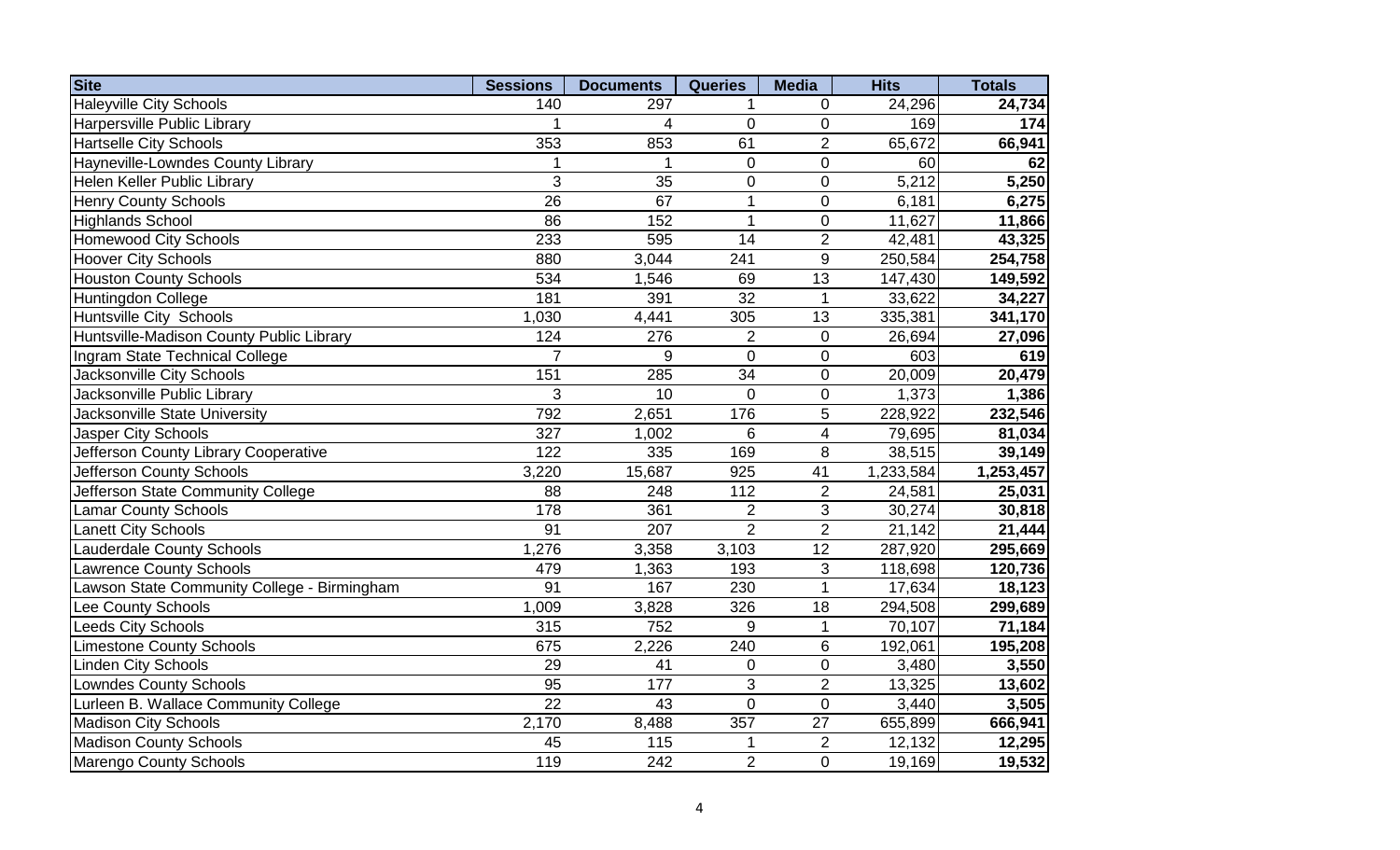| <b>Site</b>                           | <b>Sessions</b>  | <b>Documents</b> | <b>Queries</b>  | <b>Media</b>    | <b>Hits</b> | <b>Totals</b> |
|---------------------------------------|------------------|------------------|-----------------|-----------------|-------------|---------------|
| <b>Marion County Schools</b>          | 350              | 866              | 23              | $\overline{2}$  | 77,091      | 78,332        |
| <b>Marion Military Institute</b>      | 13               | 27               | $\mathbf{0}$    | $\overline{0}$  | 2,308       | 2,348         |
| <b>Marshall County Schools</b>        | 392              | 1,131            | 10              | 3               | 93,493      | 95,029        |
| <b>Midfield City Schools</b>          | 44               | 89               | $\mathbf 0$     | $\overline{0}$  | 6,900       | 7,033         |
| Mildred B. Harrison Regional Library  | 1                | 1                | $\mathbf 0$     | $\mathbf 0$     | 39          | 41            |
| Miles College                         | 10               | $\overline{15}$  | $\overline{0}$  | $\overline{0}$  | 906         | 931           |
| <b>Mobile County Schools</b>          | 2,307            | 9,753            | 524             | $\overline{34}$ | 696,873     | 709,491       |
| <b>Mobile Public Library</b>          | 54               | 196              | 1               | 3               | 28,726      | 28,980        |
| <b>Monroe County Schools</b>          | 208              | $\overline{517}$ | 24              | $\mathbf{1}$    | 42,657      | 43,407        |
| Montgomery City-County Public Library | $\overline{32}$  | $\overline{72}$  | $\mathbf 0$     | $\overline{0}$  | 9,934       | 10,038        |
| <b>Montgomery County Schools</b>      | 2,327            | 7,831            | 842             | $\overline{26}$ | 650,052     | 661,078       |
| <b>Morgan County Schools</b>          | 714              | 2,642            | 161             | $\mathbf 2$     | 194,967     | 198,486       |
| <b>Mountain Brook Schools</b>         | 68               | 135              | 3               | $\mathbf{1}$    | 12,164      | 12,371        |
| <b>Muscle Shoals City Schools</b>     | 510              | 1,555            | 177             | 3               | 120,118     | 122,363       |
| Muscle Shoals Public Library          | 6                | 11               | $\mathbf 0$     | $\overline{2}$  | 717         | 736           |
| North Shelby Library                  | $\overline{2}$   | $\overline{2}$   | $\pmb{0}$       | $\pmb{0}$       | 99          | 103           |
| Northeast Alabama Community College   | 23               | 43               | $\mathbf 0$     | $\pmb{0}$       | 3,510       | 3,576         |
| Northwest Shoals Community College    | 70               | 190              | 211             | $\overline{2}$  | 16,536      | 17,009        |
| Oakwood University                    | 291              | 815              | 126             | $\overline{0}$  | 68,905      | 70,137        |
| <b>Oneonta City Schools</b>           | 131              | 243              | $\overline{2}$  | $\pmb{0}$       | 18,094      | 18,470        |
| <b>Opelika City Schools</b>           | 387              | 1,118            | 40              | 3               | 85,905      | 87,453        |
| <b>Opp City Schools</b>               | 173              | 365              | $\overline{0}$  | $\overline{2}$  | 22,949      | 23,489        |
| Orange Beach Public Library           | 6                | $\overline{12}$  | $\overline{0}$  | $\overline{0}$  | 653         | 671           |
| <b>Oxford City Schools</b>            | $\overline{514}$ | 1,615            | $\overline{36}$ | $\overline{2}$  | 134,394     | 136,561       |
| <b>Ozark City Schools</b>             | 108              | 186              | $\overline{11}$ | $\mathbf 0$     | 13,290      | 13,595        |
| <b>Parnell Memorial Library</b>       | $\overline{4}$   | 5                | $\mathbf 0$     | $\mathbf 0$     | 338         | 347           |
| Pelham City School System             | 407              | 1,268            | 182             | 5               | 111,830     | 113,692       |
| Pelham Public Library                 | 5                | $\overline{7}$   | $\mathbf 0$     | $\pmb{0}$       | 517         | 529           |
| Pell City Public Library              | 8                | 14               | $\mathbf 0$     | $\pmb{0}$       | 1,027       | 1,049         |
| Pell City Schools                     | 347              | 1,253            | 89              | $\overline{2}$  | 98,389      | 100,080       |
| <b>Perry County Schools</b>           | 152              | 276              | $\mathbf{1}$    | $\pmb{0}$       | 18,900      | 19,329        |
| Phenix City Schools                   | 452              | 1,153            | 45              | 4               | 79,366      | 81,020        |
| <b>Pickens County Schools</b>         | 127              | 252              | 17              | $\mathbf 0$     | 19,105      | 19,501        |
| <b>Piedmont City Schools</b>          | 180              | 411              | $\overline{2}$  | $\overline{3}$  | 38,636      | 39,232        |
| <b>Piedmont Public Library</b>        | 1                | $\mathbf{1}$     | $\mathbf 0$     | $\mathbf 0$     | 53          | 55            |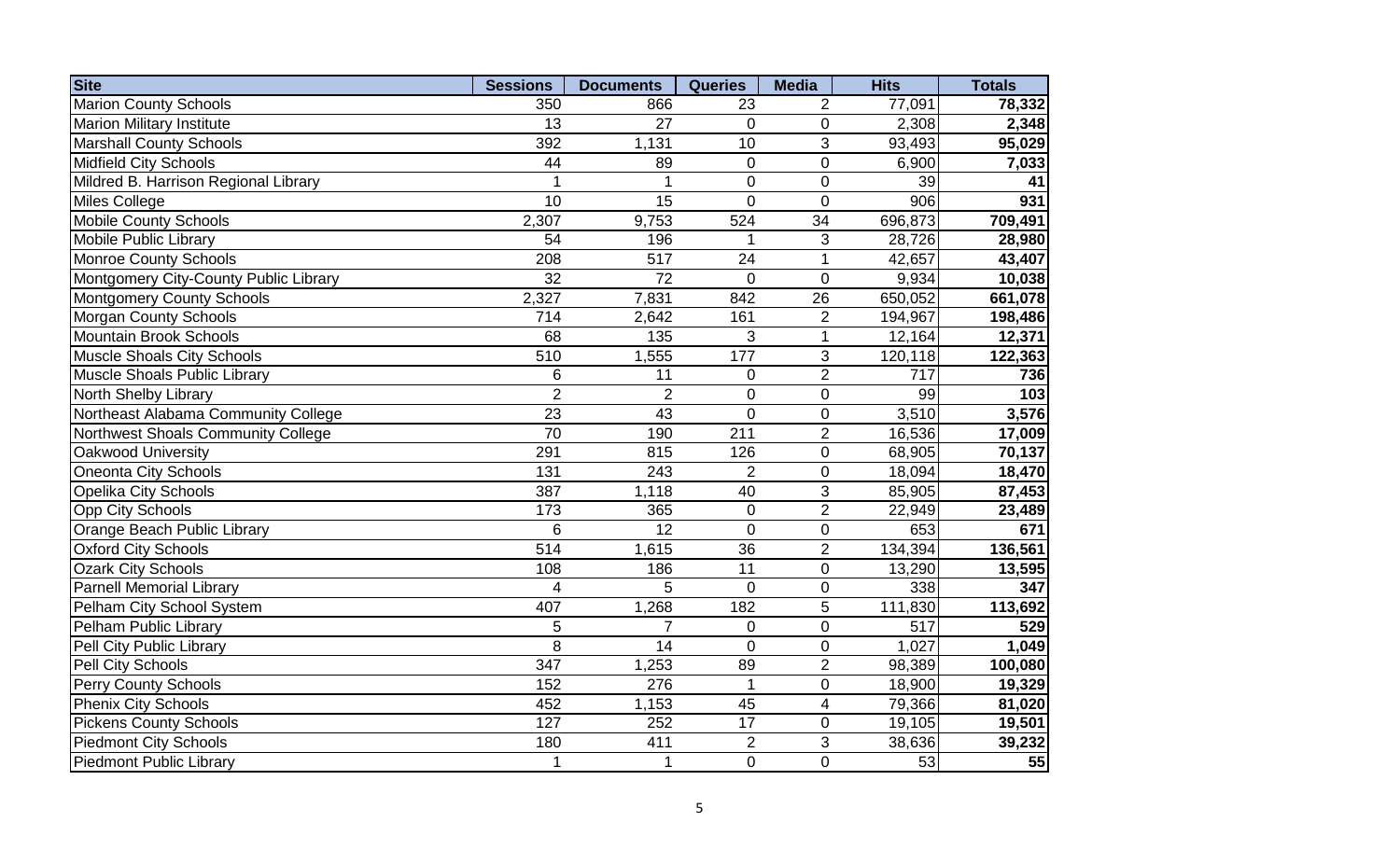| <b>Site</b>                             | <b>Sessions</b>  | <b>Documents</b> | <b>Queries</b>  | <b>Media</b>    | <b>Hits</b> | <b>Totals</b> |
|-----------------------------------------|------------------|------------------|-----------------|-----------------|-------------|---------------|
| <b>Pike County Schools</b>              | 123              | 300              |                 | $\overline{2}$  | 20,984      | 21,410        |
| <b>Pike Road City Schools</b>           | 462              | 1,532            | 80              | $\overline{7}$  | 113,959     | 116,040       |
| Rainbow City Public Library             | 1                |                  | $\Omega$        | $\mathbf 0$     | 40          | 42            |
| <b>Randolph County Schools</b>          | 165              | 547              | 17              | $\mathbf 0$     | 70,343      | 71,072        |
| <b>Reid State Technical College</b>     | 1                | $\mathbf{1}$     | $\mathbf 0$     | $\mathbf 0$     | 72          | 74            |
| Roanoke City Schools                    | 282              | 745              | 8               | $\mathbf 0$     | 67,924      | 68,959        |
| Roy Downs Memorial Calera Library       |                  | 3                | $\overline{0}$  | $\overline{0}$  | 270         | 274           |
| <b>Russell County Schools</b>           | 488              | 1,365            | $\overline{71}$ | $\overline{12}$ | 126,961     | 128,897       |
| <b>Russellville City Schools</b>        | 276              | 701              | $\overline{25}$ | 3               | 71,981      | 72,986        |
| <b>Samford University</b>               | 1,027            | 3,534            | 856             | $9$             | 331,180     | 336,606       |
| <b>Saraland City Schools</b>            | 161              | 391              | 66              | $\mathbf 0$     | 31,523      | 32,141        |
| <b>Satsuma City Schools</b>             | 128              | 284              | 4               | 3               | 22,873      | 23,292        |
| <b>Scottsboro City Schools</b>          | 49               | 80               | 1               | $\mathbf 0$     | 6,261       | 6,391         |
| Selma-Dallas Public Library             | $\overline{11}$  | 18               | $\overline{7}$  | $\mathbf 0$     | 1,388       | 1,424         |
| <b>Sheffield City Schools</b>           | 138              | 334              | 34              | $\mathbf 0$     | 29,746      | 30,252        |
| <b>Sheffield Public Library</b>         | 1                | 1                | $\mathbf 0$     | $\mathbf 0$     | 41          | 43            |
| <b>Shelby County Schools</b>            | 254              | 843              | $\overline{23}$ | $\mathbf 0$     | 71,022      | 72,142        |
| <b>Shelton State Community College</b>  | 277              | 801              | 128             | $\mathbf{1}$    | 75,456      | 76,663        |
| <b>Snead State Community College</b>    | 18               | 72               | $\mathbf 0$     | $\mathbf 0$     | 7,152       | 7,242         |
| Southern Union State Community College  | 125              | 287              | 93              | $\overline{1}$  | 26,515      | 27,021        |
| Spring Hill College                     | 336              | 743              | 58              | 5               | 58,682      | 59,824        |
| St. Clair County Schools                | 500              | 1,512            | 81              | $\overline{5}$  | 132,586     | 134,684       |
| <b>Sumter County Schools</b>            | 126              | 262              | $\mathbf 0$     | $\mathbf 0$     | 20,908      | 21,296        |
| <b>Sylacauga City Schools</b>           | 244              | 595              | $\overline{23}$ | $\mathbf 0$     | 43,874      | 44,736        |
| <b>Talladega County Schools</b>         | 585              | 2,249            | 58              | $\bf 8$         | 186,870     | 189,770       |
| <b>Talladega Public Library</b>         | $\overline{4}$   | $\overline{4}$   | $\overline{0}$  | $\overline{0}$  | 224         | 232           |
| <b>Tallapoosa County Schools</b>        | 201              | 432              | 14              | $\overline{2}$  | 29,744      | 30,393        |
| <b>Tallassee City Schools</b>           | 214              | 575              | 9               | $\overline{1}$  | 50,681      | 51,480        |
| <b>Tarrant City Schools</b>             | 369              | 741              | 5               | $\,6$           | 60,988      | 62,109        |
| Thomas B. Norton Public Library         | 5                | 17               | $\overline{0}$  | $\mathbf 0$     | 1,269       | 1,291         |
| <b>Thomasville City Schools</b>         | 168              | 373              | 115             | $\overline{0}$  | 32,913      | 33,569        |
| <b>Trenholm State Community College</b> | 1                | 4                | 0               | $\overline{0}$  | 461         | 466           |
| <b>Troy City Schools</b>                | $\overline{135}$ | $\overline{312}$ | 10              | $\mathbf{1}$    | 29,730      | 30,188        |
| <b>Troy University</b>                  | 370              | 947              | 356             | 3               | 84,788      | 86,464        |
| Troy University - Montgomery            | 8                | 13               | 0               | $\overline{0}$  | 1,250       | 1,271         |